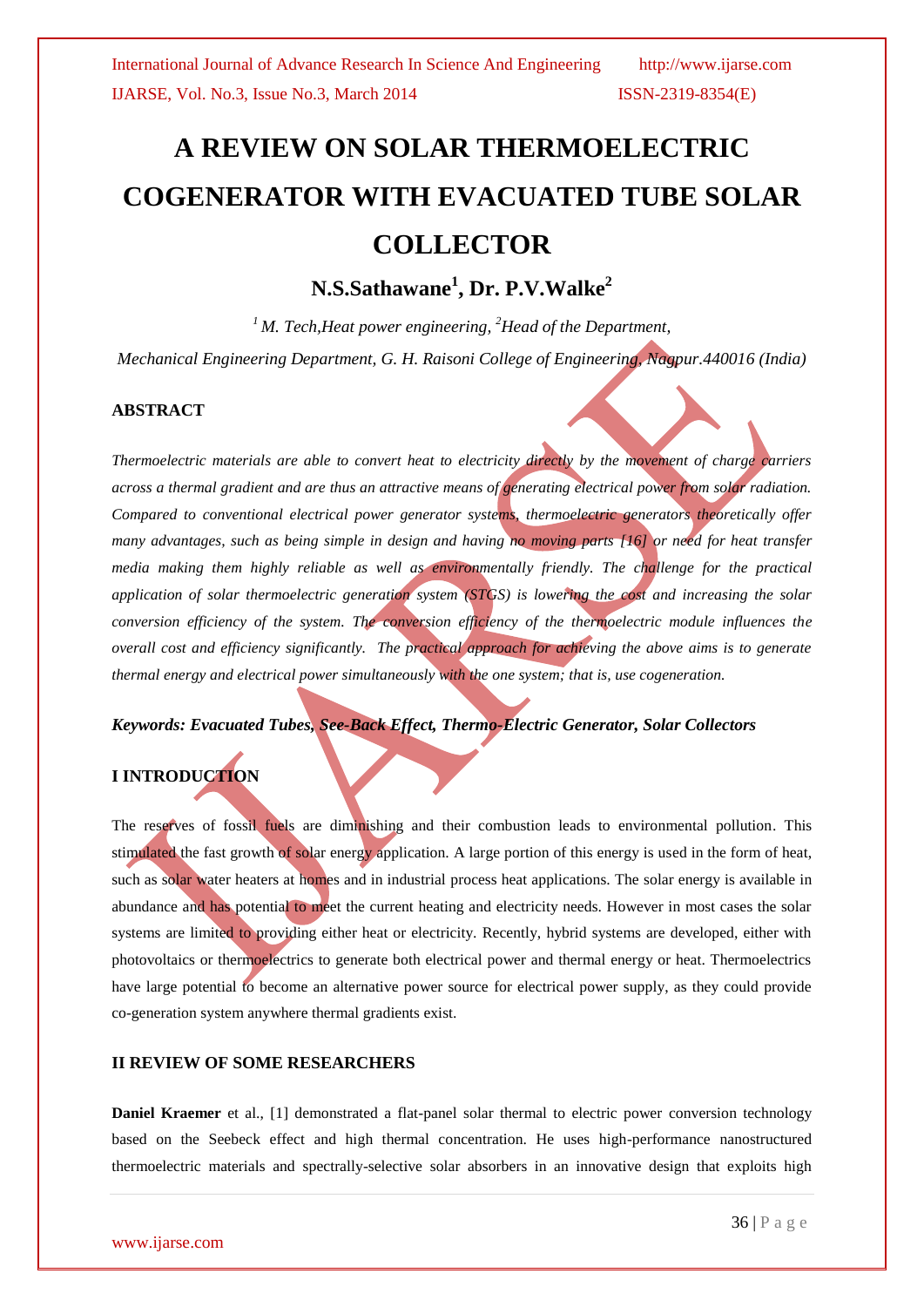thermal concentration in an evacuated environment. He achieved a peak efficiency of 4.6% which is 7-8 times that of the best-reported value by Telke's [12]. In Telke's devices air convection causes most of the heat loss which leads to a low optical-thermal efficiency. This heat loss is eliminated by enclosing the device inside a vacuum. These flat panel solar thermoelectric generators do not require any tracking system. It can be a cost effective technology to convert solar energy into electricity.

**Ning Zhu** et al., [2] developed a small power generation system making use of parabolic solar collector, the thermoelectric generator and the battery. The solar light is collected by the parabolic solar collector and focused on the thermoelectric generator, mounted at the focus point of parabolic solar collector. The temperature difference is developed between the hot side and the cool side. One side of the thermoelectric generator is heated (hot side) while other side's temperature is kept lower (cool side), causes the thermoelectric generator to generate the electricity. This electricity will be stored into the battery. In this system the maximum temperature difference reached to about 202 degree.

**M. Eswaramoorthy** et al., [3] conducted an experimental study on small scale solar parabolic dish thermoelectric generator. The solar parabolic dish collector is fabricated using an unused satellite dish antenna fitted with polished aluminum sheet as concentrator surface. Thermoelectric generator is placed on the focal plane of manual tracking parabolic dish collector. The concentrated solar radiation and water cooled heat sink is the driving potential to generate electricity. The operating parameters such as receiver plate temperature, power output and conversion efficiency are studied with respect to solar radiation. The experiment shows that receiver plate temperature, power output and conversion efficiency are varies directly with the solar radiation.

Yuan Dengal., [4] fabricated a solar-driven hybrid generation system (HGS) which consists of a silicon thinfilm solar cell (STC), thermoelectric generators (TEGs) and a heat collector. Solar cell absorbs parts of the solar energy and directly converts it into electric energy. The waste heat from solar cell and parts of the solar energy are collected by the heat collector and conducted to TEG to produce thermoelectric conversion. The integrated design of heat collector between solar cell and TEG is key, to reduce energy losses. The total amount of generated power obtained is 393 mw in hybrid generation system, which is about 107.9% compared with that of the single STC and is even more than previously reported such HGS results [15].

**Randeep Singh, et al, [5] discussed the combined system of thermosyphon and thermoelectric modules for the** generation of electricity from low grade thermal sources like solar pond. The temperature difference between the lower convective zone and the upper convective zone of solar pond is available in the range 40–60 °C which can be applied across the hot and cold surfaces of the thermoelectric modules to generate power. He designed the system that utilizes gravity assisted thermosyphon to transfer heat from the hot bottom to the cold top of the solar pond. Thermoelectric cells are attached to the top end of the thermosyphon maintaining differential temperature across them. A laboratory scale model based on the proposed combination of thermosyphon and thermoelectric cells was fabricated and tested under the temperature differences that exist in the solar ponds.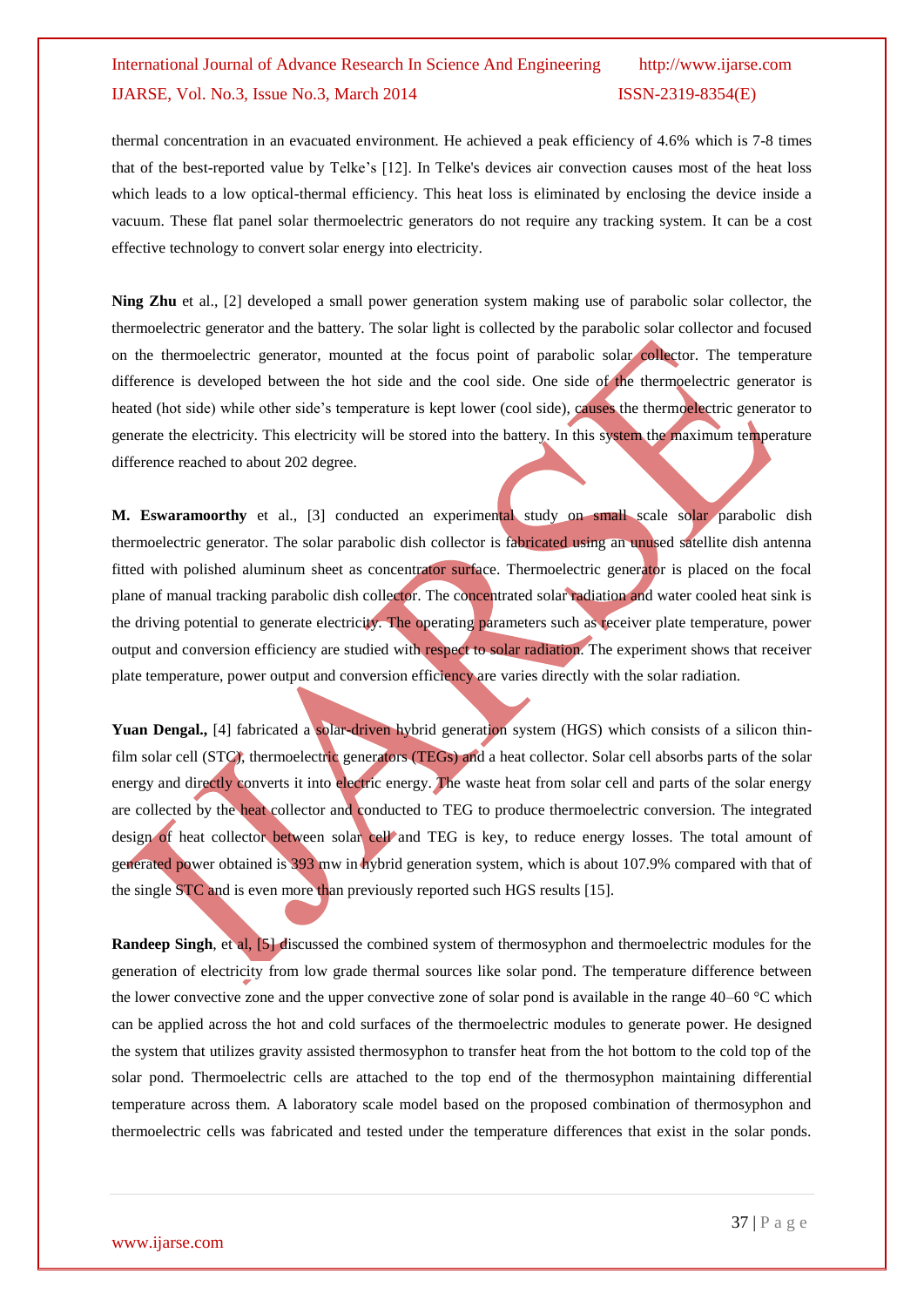Result shows that the system is able to provide useful power output at night time or on cloudy days because of the thermal storage capability of the solar pond.

**Yadollah Faraji** et al, [6] presented theoretical analysis of using thermoelectric modules for clean power electric generation, when coupled with evacuated tube solar collectors (ETSC). The system consists of eight evacuated tube solar collectors, 24 bismuth telluride based TEGs, a heat transfer system, and a thermal heat storage tank. The heat transfer fluid will pass through the heat Transfer systems & TEGs, under a counter-flow configuration to maintain a reasonable temperature difference across the TEGs and maximize the efficiency. The detailed design of cogeneration system is provided for electric power as well as hot water. The experimental analysis shows that 45W electrical output can be produced with just 24 TEG units and a hot water flow rate of 2 liters per minute at  $92^0$ C. The conversion efficiency achieved was 5.7%.

**Siddig A. Omer** et al, [7] presented the design procedure and thermal performance analysis of a two stage solar energy concentrator which is suited to combined heat and thermoelectric power generation. The concentrator consists of a primary one axis parabolic trough concentrator and a second stage compound parabolic concentrator mounted at the focus of the primary. The thermoelectric device is attached to the absorber plate at the focus of the secondary. A cooling tube fitted to the cold side of the thermoelectric device to extract waste heat and maintain a high temperature gradient across the device to improve conversion efficiency. Results indicate that the second stage compound parabolic concentrator of the proposed design, in addition to improving the concentration efficiency, also inhibits convective air movement and thus improves the overall performance of the solar concentrator.

Wei He et al, [8] presented an experimental and analytical study on incorporation of thermoelectric modules with glass evacuated-tube heat-pipe solar collectors which can be used for combined water heating and electricity generation. The prototype unit comprises a glass evacuated-tube, a heat-pipe and a thermoelectric module with its one side attached to the condensation section of the heat-pipe and other side attached to a water channel. The heat-pipe transfers the solar heat absorbed within the glass evacuated-tube to the thermoelectric module. He presented a mathematical model of the solar heat-pipe/thermoelectric module (SHP-TE) unit to predict the thermal and electrical performance of the system for given solar irradiation, ambient water temperatures, geometrical and thermoelectric parameters. Results shows that the SHP-TE system has 1-2% electrical efficiency compared with an organic Rankine cycle system with about 3-4% electrical efficiency [13].

Ming Zhang et al., [9] demonstrated a pilot solar STECG system, which is based on incorporation of thermoelectric modules with evacuated solar tubes, for supplying electric power and hot water simultaneously. Also presented details of the thermal losses, evacuated tubular solar collector efficiency and electrical efficiency of the STECG, using an energy balance and heat transfer theory. Capital costs for constructing the STECG are also outlined in this paper. Results of the experiment shows that (Fig. a), as the solar insolation increases, the temperature across the thermoelectric modules (TEM) increases. The temperature difference across the TEM is proportional to the heat transfer rate which improves the thermal electromotive force generated by the Seebeck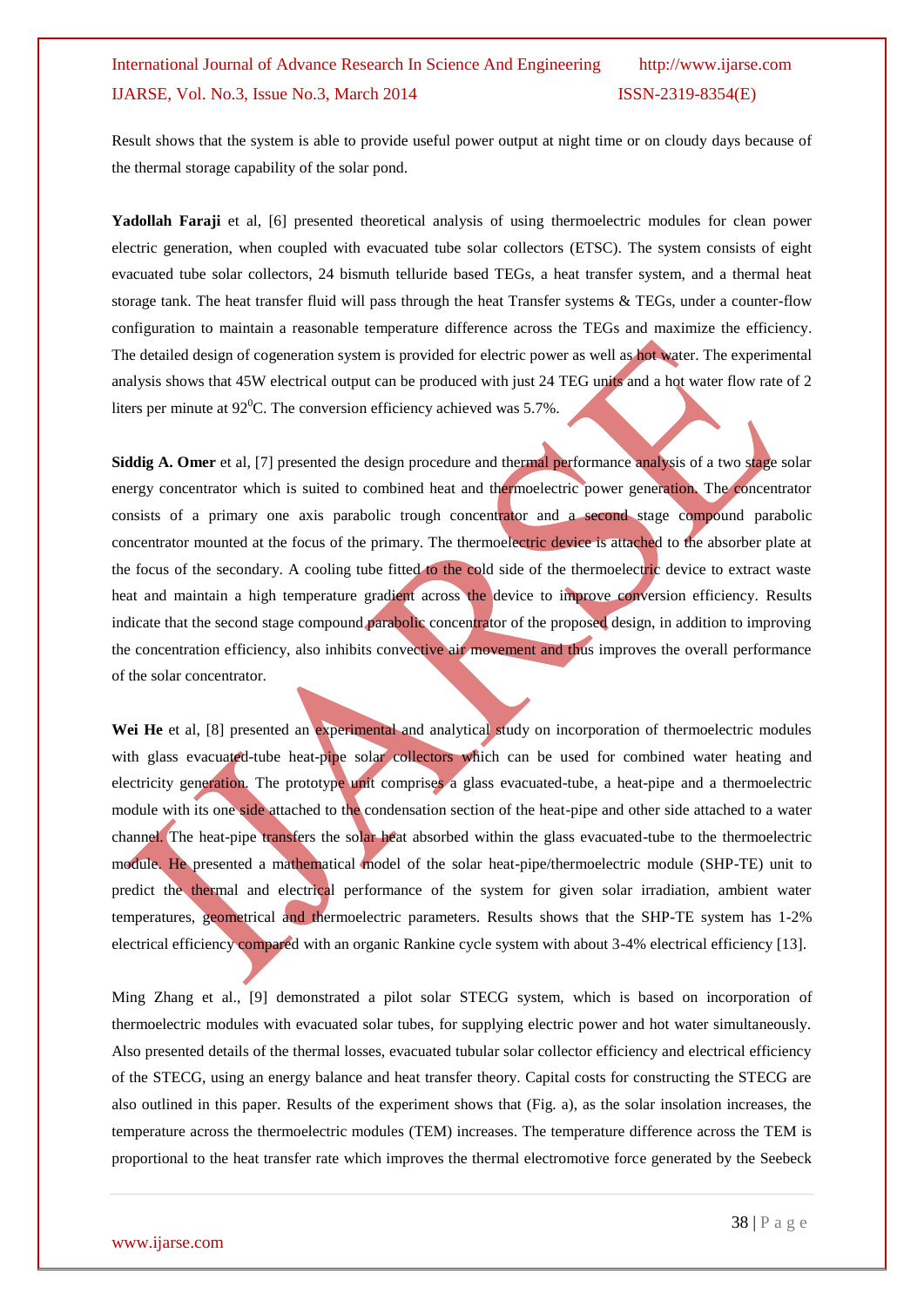effect. So the electric power and electrical efficiency (Fig. b) of the STECG increases sharply with increasing solar insolation. The pilot experiment generated 0.19 kW h of electrical power and about 300 lit of hot water at 55<sup>o</sup>C in 1 day when ZTM = 0.59 and solar insolation was less than 1000 W/m<sup>2</sup>.



**Fig. (a) Temperatures of the hot and cold sides of a TEM as a function of solar insolation;**

#### **Fig (b) output electrical power and electrical efficiency as a function of solar insolation.**

**Maria Theresa de Leon** et al [10] designed a solar micro-thermoelectric generator with a lens, concentrating solar radiation onto the membrane of a thermoelectric generator (TEG). The solar radiation is focused which increases the input heat flux leading to an increase in temperature gradient across the device. The SOI wafer's device is used as the first thermoelement and aluminum as the second thermoelement in the thermoelectric generator (TEG) design. The design also involves the addition of isolation trenches for electrical insulation. The performance of solar thermoelectric generator (TEG) is investigated by developing an analytical model based on energy balance and heat transfer equations with varying geometries, lens parameters, and external conditions. The improvement in efficiency is observed by increasing both the concentration factor and the absorptance of the TEG membrane.

**Edgar Arturo** et al [11] performed an experimental study on a solar concentrating system based on thermoelectric generators (TEGs). The electrical generating unit with 6 serially connected thermoelectric generators (TEGs) using a traditional semiconductor material,  $Bi_2Te_3$  were used, which was illuminated by concentrated solar radiation on one side and it is cooled by running water on the other side. A solar tracking system with concentrator made of amosaic set of mirrors was used. Two pairs of radiation sensors, a differential amplifier, and two servomotors were used to achieve its orientation towards the sun. Around  $200^0C$  and  $50^0C$ temperatures are achieved at hot side and cold side of the thermoelectric generators (TEGs) respectively, at midday. The optimal working conditions are achieved by designing the thermosiphon cooling system that absorbs the heat passing through the thermoelectric generators (TEGs). The system generates 20W of electrical energy and 200W of thermal energy stored in water with temperature of around  $50^{\circ}$ C. The maximum electric efficiency of the system is 5%, which agrees with the estimations made in [14].

#### www.ijarse.com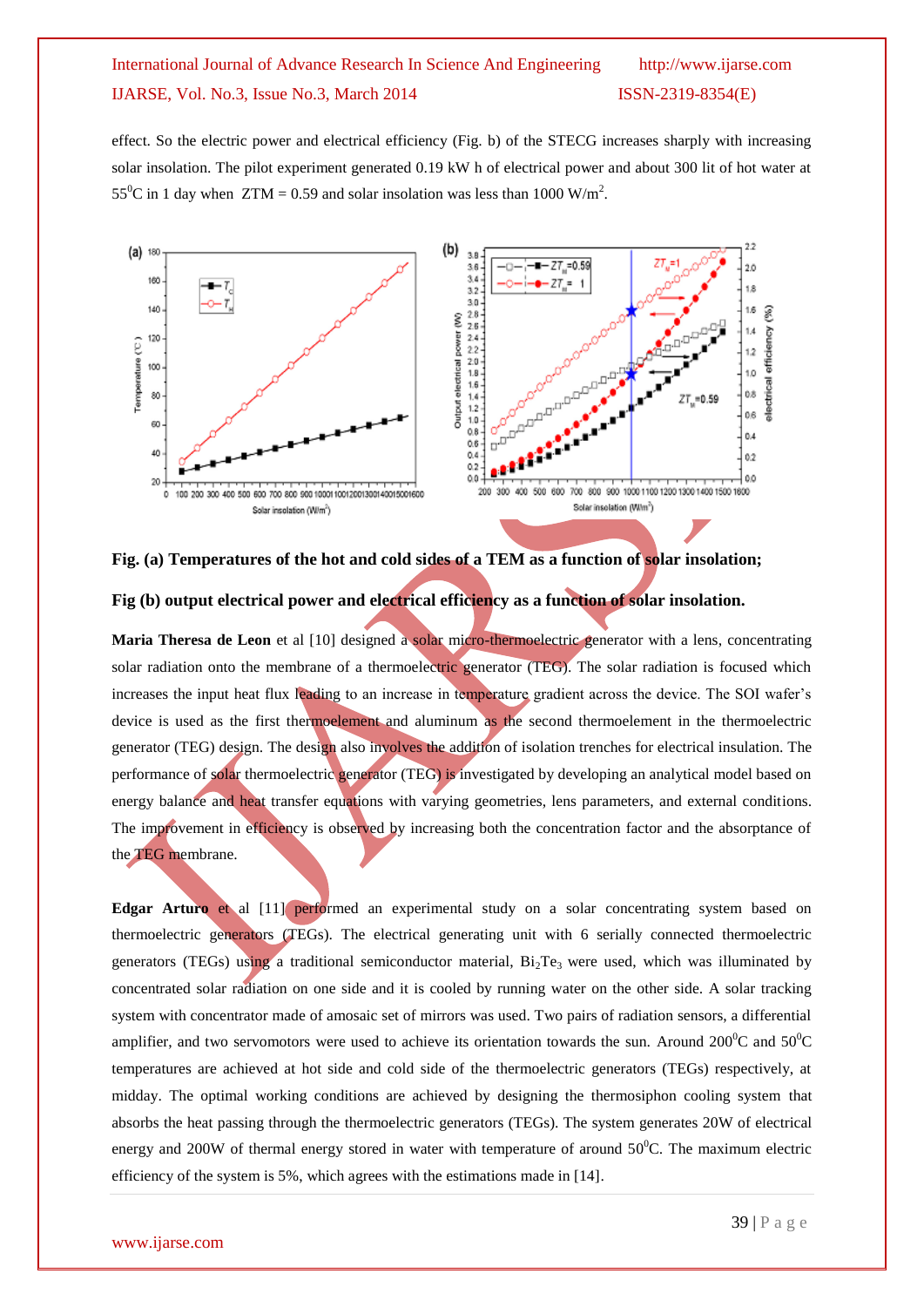#### **III CONCLUSION**

From this review, various ways of using thermoelectric power generation system were reviewed. The most efficient way for improving the performance of thermoelectric power generation systems is to use it with hybrid systems. As discussed in this paper thermoelectric module can be used with flat plate collectors, parabolic collectors and pabolic dish or evacuated tube collectors to generate heat and electricity simultaneously. Such hybrid system improves the overall performance of the thermoelectric power generation system which can be made cost effective.

#### **REFERENCES**

[1] Daniel Kraemer1, Bed Poudel, Hsien-Ping Feng1: "*High-performance flat-panel solar thermoelectric Generators with high thermal concentration"* Articles Published, 1 may 2011 doi:10.1038/nmat3013

[2] Ning Zhu1, Takeru Matsuura2 , Ryutaro Suzuki2: "*Development of a Small Solar Power Generation System based on Thermoelectric Generator"* Energy Conversion and Management 43 (2002) 2041–2052

[3] M.Eswaramoorthy1, S.Shanmugam2, AR.Veerappan3: "*Experimental Study on Solar Parabolic Dish Thermoelectric Generator*" International Journal of Energy Engineering (IJEE) Jun. 2013, Vol. 3 Iss. 3, PP. 62- 66.

[4] Yuan Deng , Wei Zhu, Yao Wang, Yongming Shi: "*Enhanced performance of solar-driven photovoltaic– thermoelectric hybrid system in an integrated design*" ScienceDirect Solar Energy 88 (2013) 182–191.

[5] [Randeep Singh](http://www.sciencedirect.com/science/article/pii/S0038092X1000352X)<sup>a</sup> [Sura Tundee](http://www.sciencedirect.com/science/article/pii/S0038092X1000352X)<sup>b</sup> [Aliakbar Akbarzadeh](http://www.sciencedirect.com/science/article/pii/S0038092X1000352X)<sup>a</sup>,: "*Electric power generation from solar pond using combined thermosyphon and thermoelectric modules*" [Solar Energy](http://www.sciencedirect.com/science/journal/0038092X) [Volume 85, Issue 2,](http://www.sciencedirect.com/science/journal/0038092X/85/2) February 2011, Pages 371–378

[6] Yadollah Faraji, Aliakbar Akbarzadeh, Jimmy Leblanc: "*Electric Power Generation using Thermoelectric Cells and Evacuated Tube Solar Collectors*" Solar2010, the 48th AuSES Annual Conference. 1-3 December 2010, Canberra, ACT, Australia

[7] Siddig A. Omer, David G. Infield: "*Design and thermal analysis of a two stage solar concentrator for combined heat and thermoelectric power generation*" Energy Conversion & Management 41 (2000) 737-756.

[8] Wei He a, Yuehong Su b, Y.Q. Wang a: "*A study on incorporation of thermoelectric modules with evacuated-tube heat-pipe solar collectors*" Renewable Energy 37 (2012) 142e149

[9] Ming Zhang a,1, Lei Miao a, Yi Pu Kang a"*Efficient, low-cost solar thermoelectric cogenerators comprising evacuated tubular solar collectors and thermoelectric modules*" Applied Energy 109 (2013) 51–59

[10] Maria Theresa de Leon\* , Harold Chong, and Michael Kraft "*Design and modelling of SOI-based solar thermoelectric generators*" Proc. Eurosensors XXVI, September 9-12, 2012, Kraków, Poland, Procedia Engineering 47 ( 2012 ) 76 – 79

[11] Edgar Arturo Chávez Urbiola and Yuri Vorobiev "*Investigation of Solar Hybrid Electric/Thermal System with Radiation Concentrator and Thermoelectric Generator*" Hindawi Publishing Corporation International Journal of Photoenergy Volume 2013, Article ID 704087, 7 pages